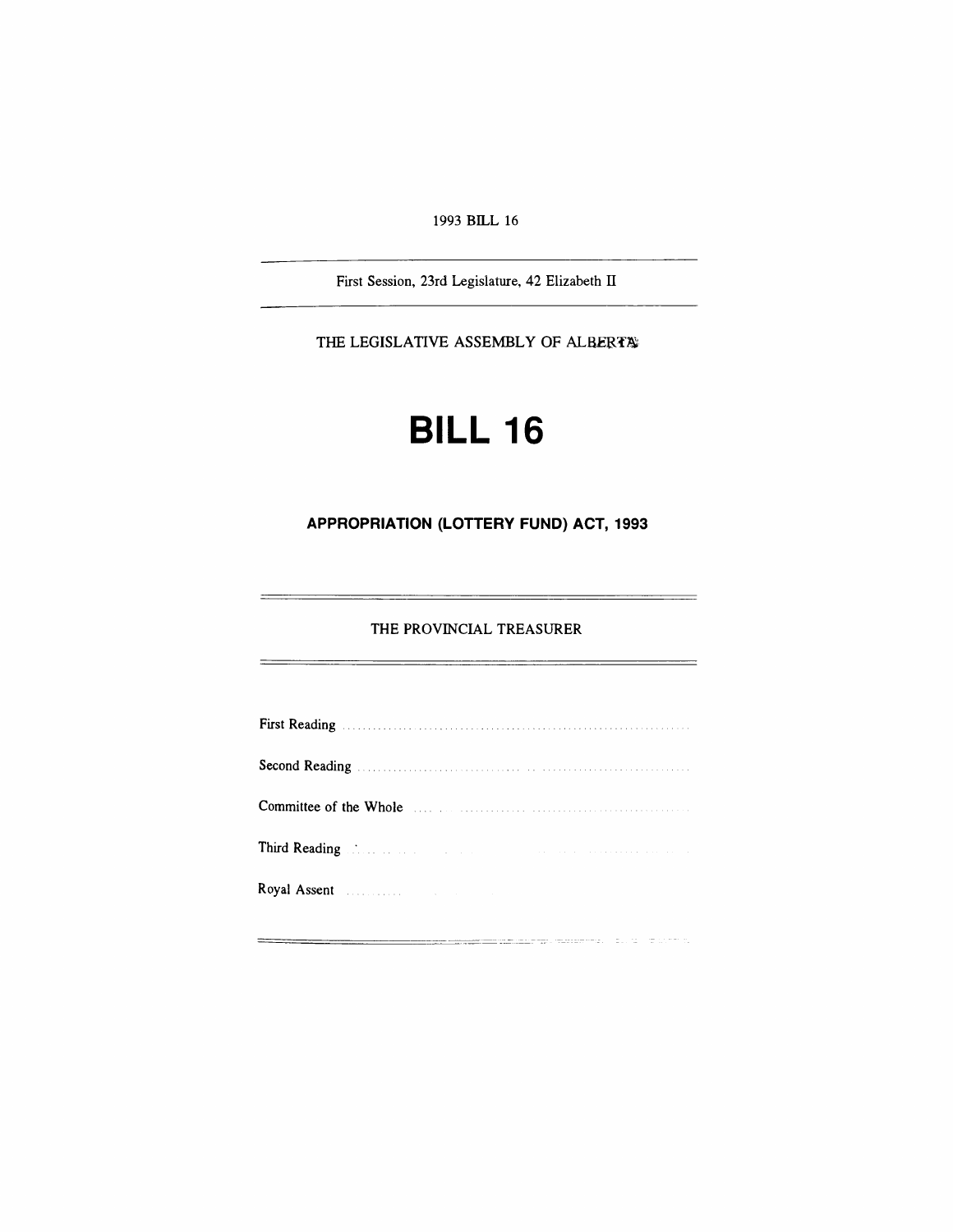*Bill 16*

## **BILL 16**

#### 1993

#### **APPROPRIATION (LOTTERY FUND) ACT, 1993**

*(Assented to* ,1993)

#### MOST GRACIOUS SOVEREIGN:

Preamble WHEREAS it appears by a Message from His Honour, Gordon Towers, Lieutenant Governor of the Province of Alberta, and the Estimates accompanying the Message, that the sum hereinafter mentioned is required during the fiscal year ending March 31, 1994 for the purpose of making payments from the Lottery Fund under the *Interprovincial Lottery Act* to support initiatives related to recreation or culture or for any other purpose in the public interest:

> MAY IT THEREFORE PLEASE YOUR MAJESTY that it be enacted and be it enacted by the Queen's Most Excellent Majesty, by and with the advice and consent of the Legislative Assembly of Alberta, as follows:

Appropriation for 1993-94 1 From and out of the Lottery Fund under the *Interprovincial Lottery Act,* there may be paid and applied a sum not exceeding \$142 670 000 for the period from April 1, 1993 to March 31, 1994 for the purpose of making payments to support initiatives related to recreation or culture or for any other purpose in the public interest as set forth in the Schedule.

Transfer from lottery Fund 2 The member of the Executive Council charged by the Lieutenant Governor in Council with the administration of the *Interprovincial Lottery Act* shall transfer \$113 000 000 from the Lottery Fund under the *Interprovincial Lottery Act* at any time during the period beginning April 1, 1993 and ending March 31, 1994 to the General Revenue Fund, including the amount of \$27 670 000 accumulated in the Lottery Fund as surplus from prior years.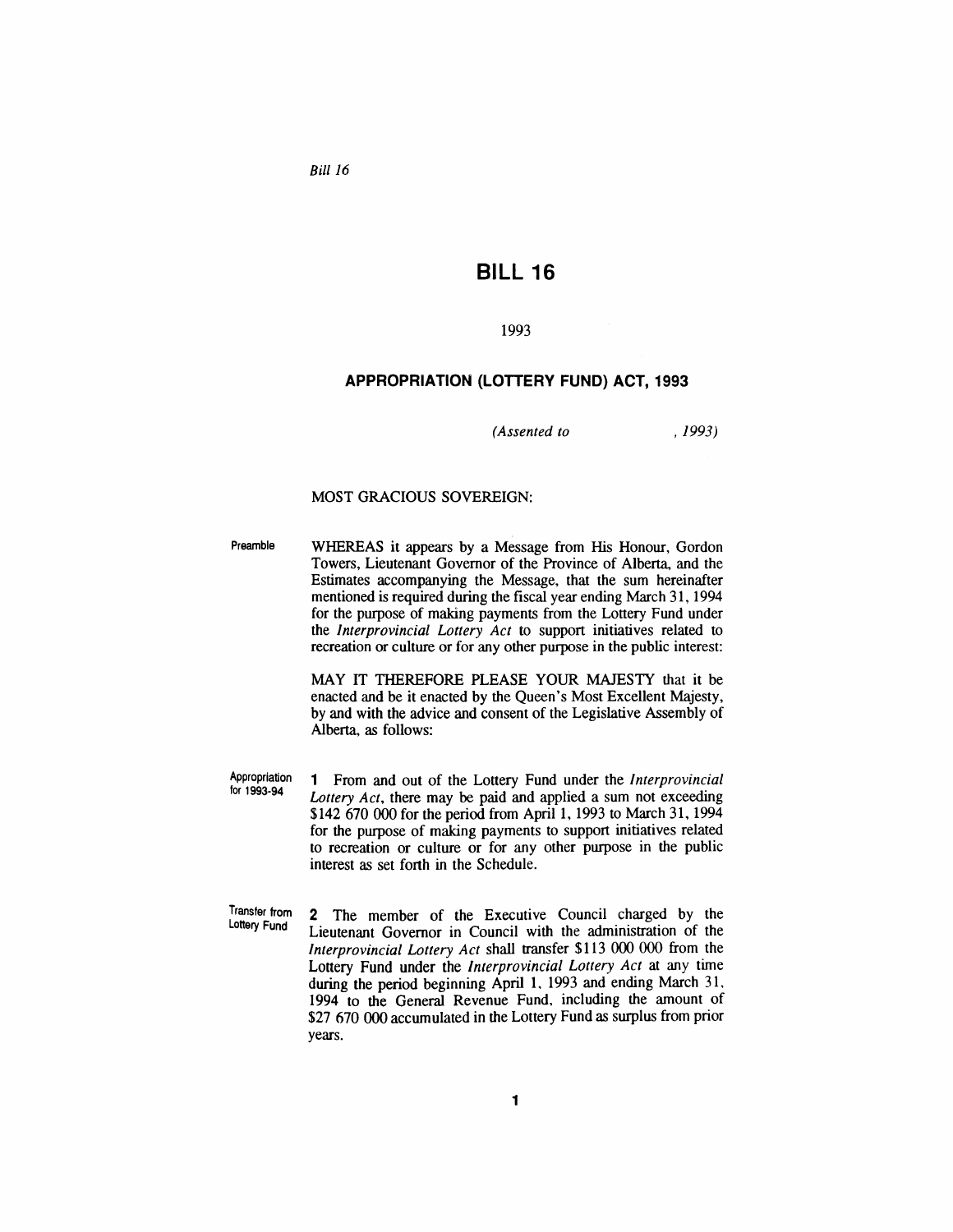Accountability 3 The due application of all money expended under this Act shall be accounted for.